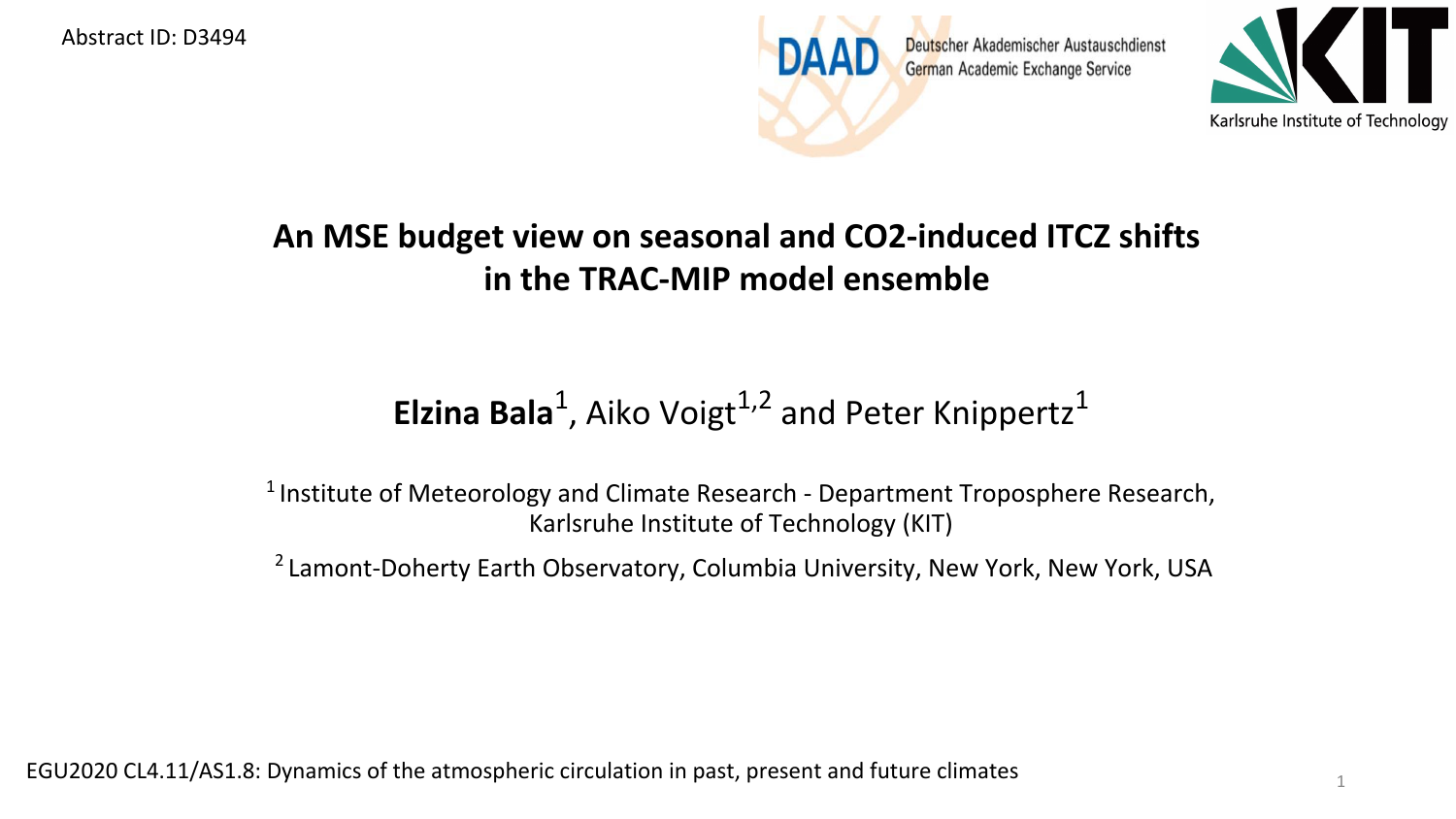## Motivation and Objectives



- Previous studies showed that there is a linear relationship between the ITCZ and the cross-equatorial atmospheric energy transport (ITCZ-AHTeq ratio) $^{\rm 1,2,3,4,6}.$
- Such ratio could determine the sensitivity of the ITCZ to external forcings  $^6$ .
- Other studies suggested that the ITCZ-AHTeq ratio can greatly differ between models and climate forcings $^{\mathsf{5}}$ .
- In this study, we argue that the vertical structure of the atmosphere, i.e., the profile of large-scale ascent and moist static energy (MSE), is an important factor in setting the ITCZ- AHTeq ratio.
- We use the MSE Budget to study the factors and physical processes that determine the ITCZ- AHTeq ratio.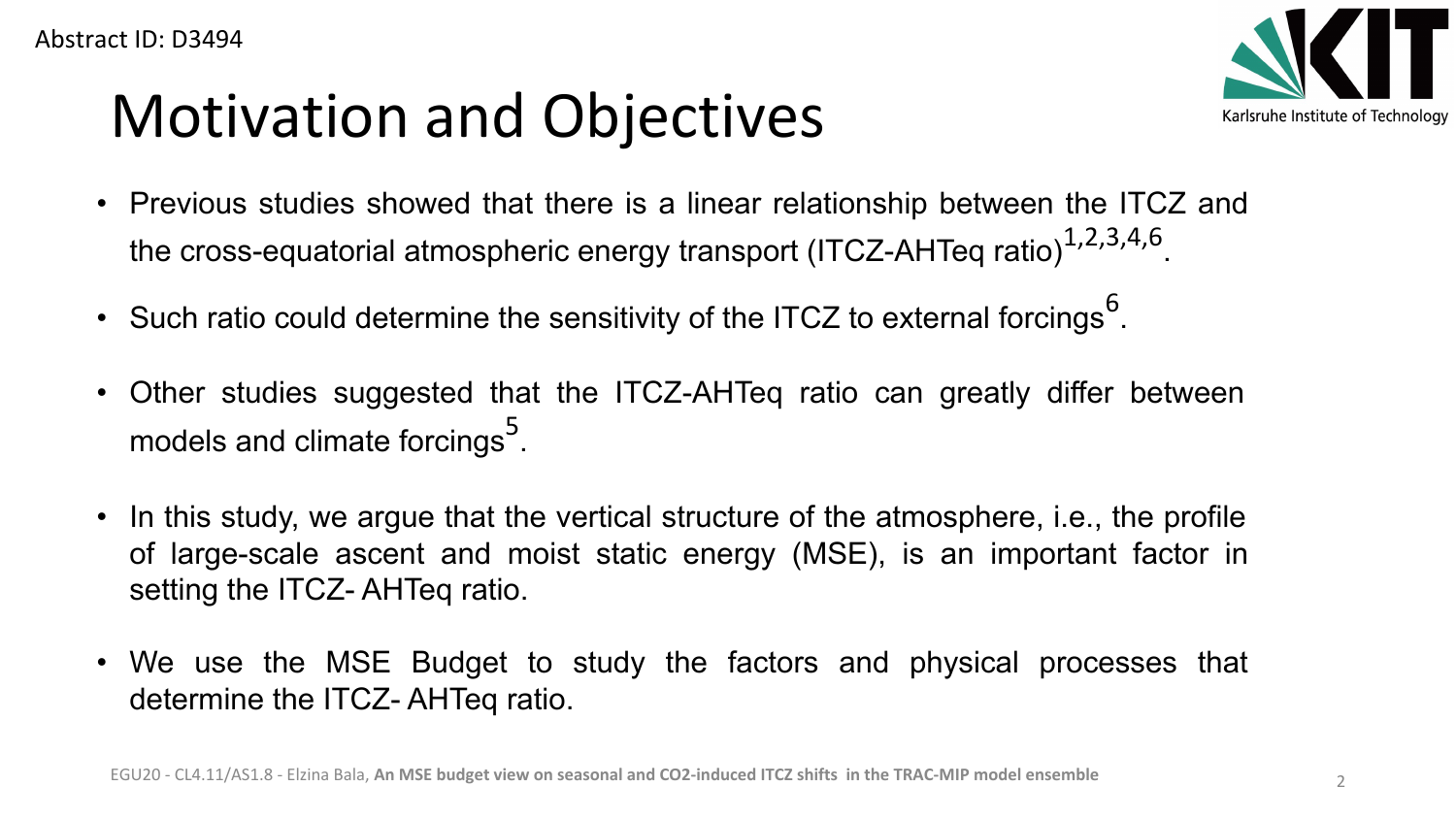Abstract ID: D3494

Karlsruhe Institute of Technology

Tropical Rain belts with an Annual cycle and a Continent - Model Intercomparison Project (TRAC-MIP) simulations <sup>8</sup>

o Seasonal cycle of ITCZ-AHTeq ratio in TRAC-MIP shows three distinct regimes.

o This provides the opportunity to use the MSE budget to disentangle deep and shallow circulations and their energy transports.